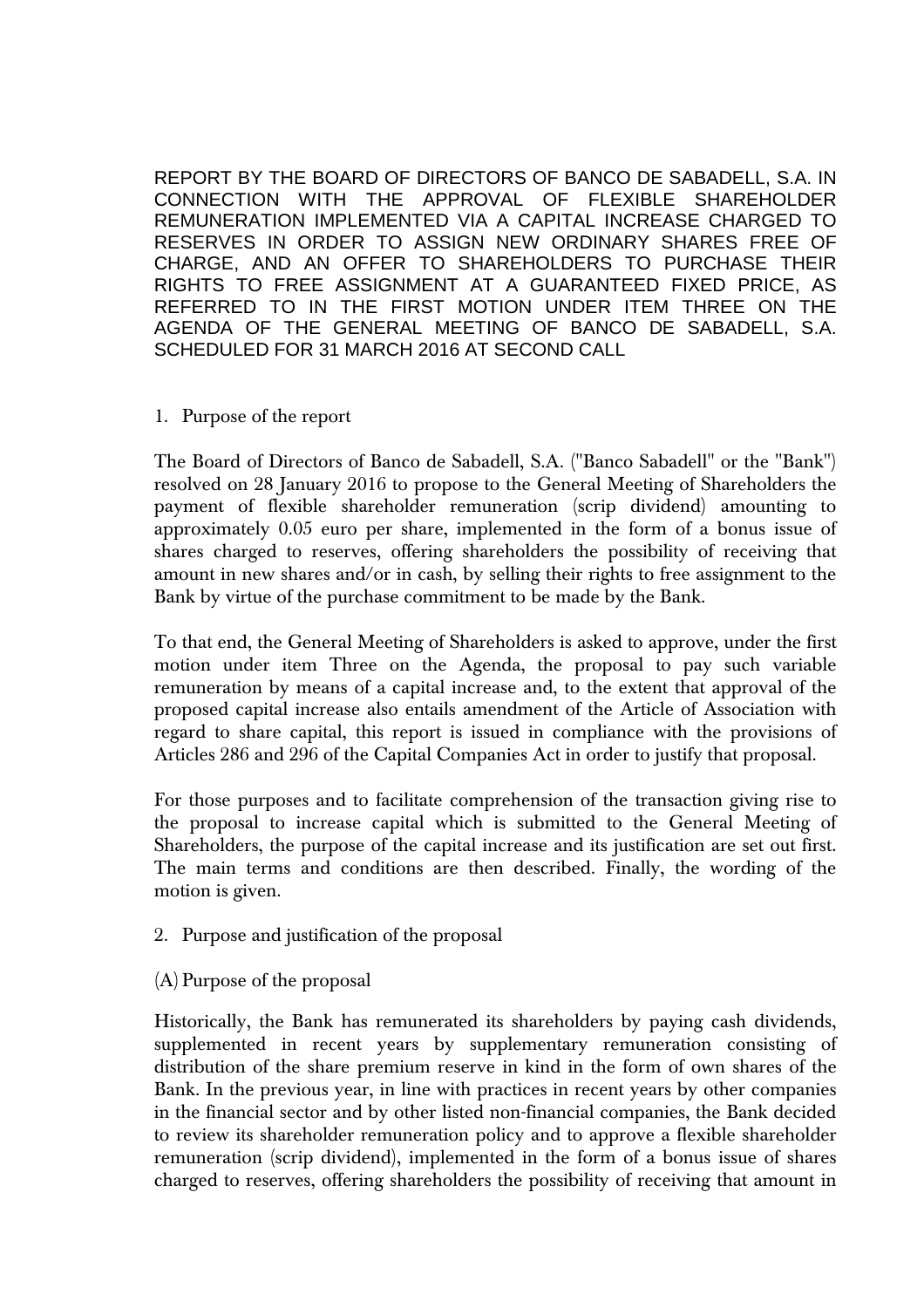new shares and/or in cash, by selling their rights to free assignment to the Bank by virtue of the purchase commitment to be made by the Bank.

In a continuation of the shareholder remuneration policy adopted by the Bank last year, the Board of Directors has decided to propose to the General Meeting a flexible system which, while maintaining, for those shareholders who so wish, the possibility of collecting the entire 2015 dividend in cash like the traditional cash dividend of previous years by selling to the Bank the rights to free assignment they receive at a guaranteed fixed price, they also have the alternative of receiving newly issued shares of the Company, thereby benefiting from favourable tax treatment, as described below. Under this system, shareholders of the Bank have a third alternative, consisting of selling their rights to free assignment in the market at the price resulting from trading the rights in the secondary market, which may not coincide with the fixed purchase price established by the Bank, while the proceeds from the sale are not treated for tax purposes in the same way as a cash dividend.

(B) Structure and functioning of the proposal

The proposal submitted for approval by the General Meeting under the first motion under item Three of the agenda is implemented in the form of a capital increase against the reserves as envisaged in article 303.1 of the Capital Companies Act (the "Capital Increase").

The total reference market value of the total number of shares to be issued in the Capital Increase may not exceed the maximum amount of 271,962,250 euro.

At the time when the Board of Directors (with express powers to sub-delegate) decides to execute the Capital Increase:

(a) Shareholders of record of the Bank on the reference date established as such in the resolution to execute the Capital Increase and in accordance with the securities clearing and settlement systems, procedures and rules applicable at any given time, will receive one right to free assignment for each share that they own at that time. Those rights may be traded, and, therefore, transferred under the same conditions as the shares from which they arise, on the Barcelona, Bilbao, Madrid and Valencia Stock Exchanges via the Sistema de Interconexión Bursátil automated quotation system for a period of at least fifteen calendar days, at the end of which the rights will automatically be converted into newly-issued shares, which will be allocated to the parties who, at that time, are the holders of the rights to free assignment.

(b) The Bank will make to the shareholders an irrevocable commitment to purchase the aforementioned rights to free assignment at a fixed price. In this way, the Bank guarantees all shareholders the possibility of monetising their rights should they prefer not to receive new shares; accordingly, they would collect an amount in cash that is equivalent to the traditional cash dividend of approximately 0.05 euro (gross) per share. The Purchase Commitment will be in force and may be accepted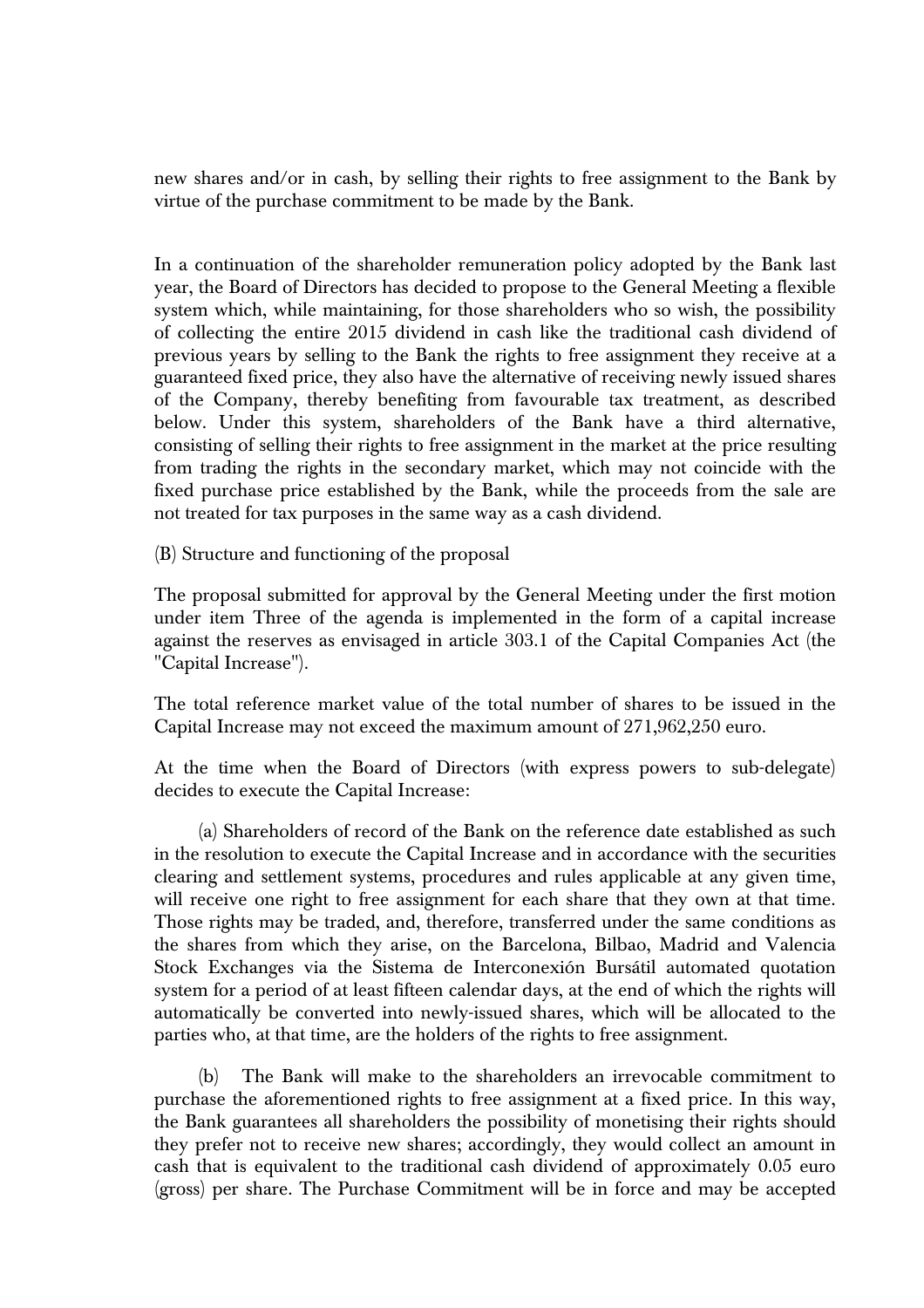during a minimum period of at least the first 10 calendar days of the period for trading the rights to free assignment.

(c) Shareholders who so wish may, alternatively, sell some or all of their rights to free assignment in the market. In this case, the shareholders would not receive a fixed guaranteed price as in option (b) above; rather, the consideration for the rights would depend, in general, on market conditions and, in particular, on the trading price of those rights; the proceeds from the sale would not have the same tax treatment as a dividend in cash.

In the Capital Increase, the shareholders of the Bank may combine any of the abovementioned options described in sections (a) through (c). The tax treatment for the various options differs.

The gross value of what the shareholder receives under options (a) and (b) will be the same. In this way, the gross price that a shareholder will receive in the event of selling to the Bank all of his rights to free assignment by virtue of the Purchase Commitment will be the same as the value of the new shares that he will receive if he does not sell his rights, calculated using the market price of Banco Sabadell on the date of execution of the Capital Increase. Nevertheless, the tax treatment of options (a) and (b) is different, since option (a) enjoys more favourable treatment than option (b). The tax treatment for the sales under options (b) and (c) is also different. Section 4 summarizes the tax rules applicable to each alternative in Spain.

3. Principal terms and conditions of the Capital Increase

The motion which the Board of Directors submits to the General Meeting describes in detail the terms and conditions of the Capital Increase, including the formulas for determining the amount of the Capital Increase and the number of shares to be issued, the number of rights to free assignment required to obtain one new share, and the unit price at which the Bank will purchase each right by virtue of a purchase offer (approximately 0.05 euro (gross) per share, as indicated above). To facilitate understanding of how this works in practice, attached is an annex containing an example of calculating the maximum number of new shares to be issued in the Capital Increase, the maximum nominal amount of that increase, the number of rights to free assignment required for the assignment of one new share, and the Purchase Price (as defined later).

The new shares to be issued will be ordinary shares with a par value of 0.125 euro each, all of the same class and series as those currently outstanding, and represented by book-entries. The new shares will grant their holders the same political and economic rights as the ordinary shares of the Bank that are currently outstanding as from the date on which the Capital Increase is declared to be subscribed and paid up. In particular, the holders of the new shares will be entitled to receive any interim and supplementary dividends distributed as from that date. The Bank will apply to list the new shares issued as a result of the Capital Increase on the domestic and any foreign stock exchanges on which the Bank's shares are listed at any given time.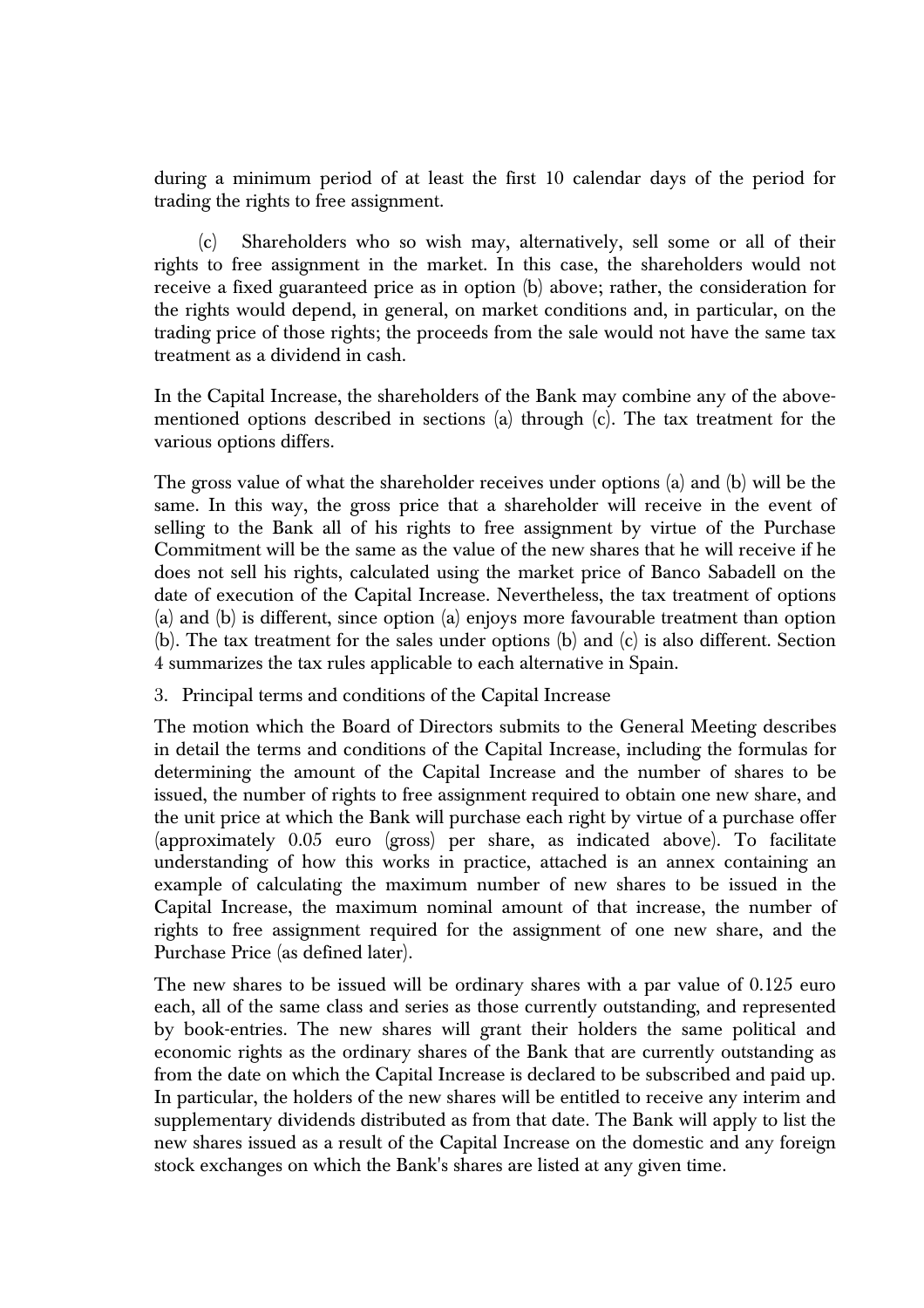The Capital Increase will have no costs or fees for subscribers with regard to the assignment of the newly-issued shares. That is, the Bank will bear the expenses related to issuance, subscription, placement in circulation, admission to trading and others related to the Capital Increase. Without prejudice to the foregoing, the Bank's shareholders should bear in mind that the member firms of "Sociedad de Gestión de los Sistemas de Registro, Compensación y Liquidación de Valores, S.A. Unipersonal" (IBERCLEAR) where their shares are deposited are free, under current law, to establish the fees and costs to be charged for custody and administration of the securities registered in their accounts. Moreover, in accordance with the legislation in force, Iberclear members are free to establish the fees and costs to be charged for fulfilling orders to buy and sell rights to free assignment and for processing the subscription for new shares.

The balance sheet which provides the basis for the Capital Increase is the one for the year ended 31 December 2015, audited by PricewaterhouseCoopers Auditores, S.L., which is submitted for approval by this General Meeting under item One of the agenda.

The Capital Increase will be performed entirely with a charge to the reserves referred to in article 303.1 of the Capital Companies Act. When implementing the Capital Increase, the Board of Directors (with express power to sub-delegate) will determine the specific reserve(s) to be used and the amount of such reserve(s) in accordance with the balance sheet used as a basis for the transaction.

In accordance with the provisions of article 297.1.a) of the Capital Companies Act, it is resolved to delegate to the Board of Directors, with the power to sub-delegate to the Executive Committee or the director(s) whom the Board or the Executive Committee sees fit, the powers expressly established in article 297.1.a) of the Capital Companies Act, as well as all of the powers expressly conferred on it by the motion submitted to the General Meeting and the power to set the conditions that are not expressly envisaged in this resolution (including, in particular, the Option Amount).

Nevertheless, before executing the resolution, the Board of Directors (with express powers to subdelegate) will analyse and take account of the conditions of the market, of the Bank itself and those arising from any other social or financial event of particular significance and, where, in their opinion, such circumstances warrant not executing the Capital Increase, they may decide not to do so. Additionally, the Capital Increase shall not take place if, within the period of one year indicated by the General Meeting of Shareholders for its execution, the Board does not exercise the powers delegated to it.

On the date that the Board of Directors, or, by delegation, the Executive Committee or the director(s) whom the Board or the Executive Committee sees fit, decides to execute the Capital Increase, establishing to this end all the terms which were not set out by the General Meeting, the Bank will announce those terms. In particular, prior to commencement of the period for trading the rights to free assignment, the Bank will publish a document with information on the number and nature of the shares and the reasons for the Capital Increase.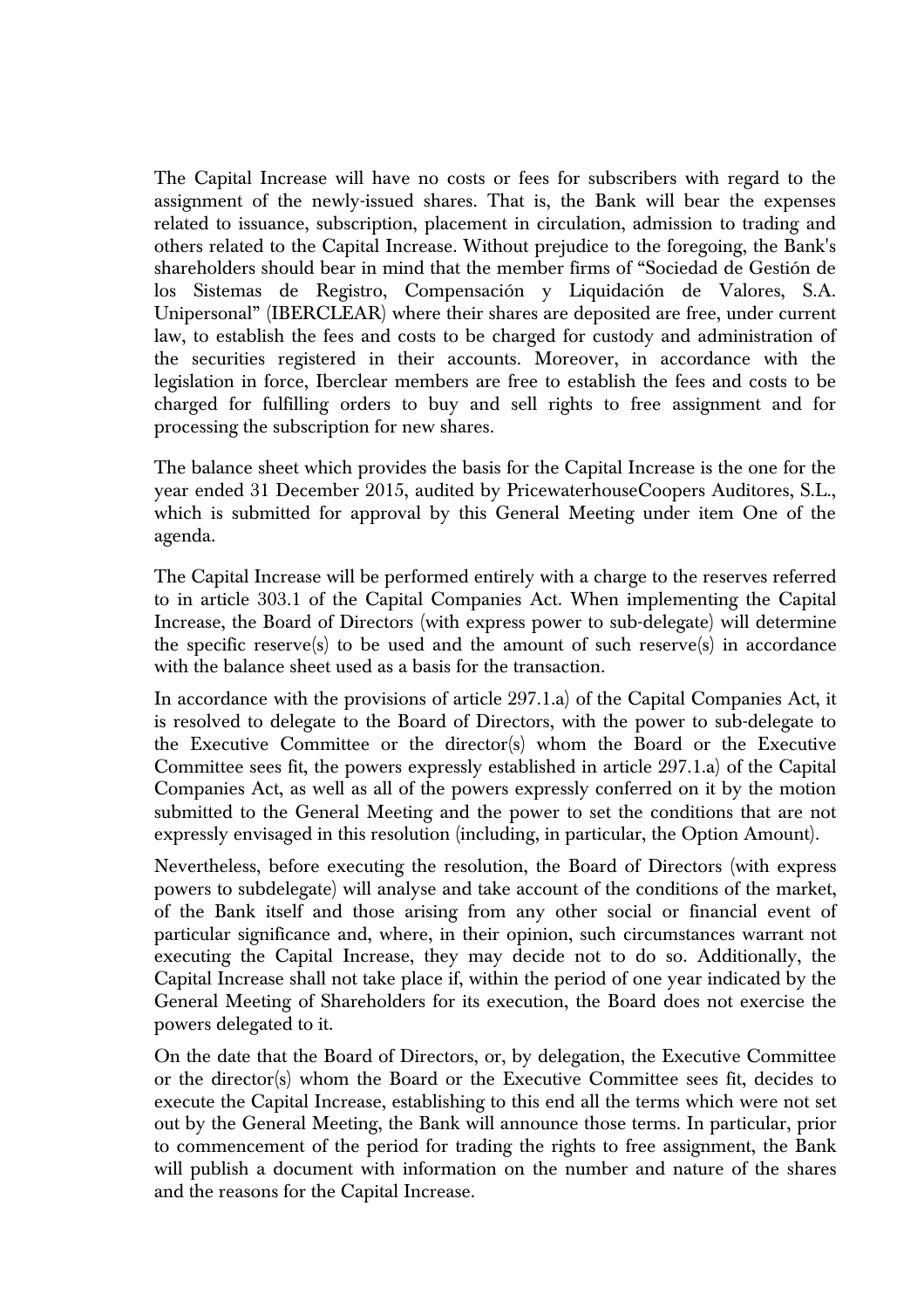### 4. Tax system

Under Spanish tax regulations, and in accordance with an interpretation confirmed by the Directorate-General of Taxation in binding replies to queries filed by other institutions dated 29 July 2009, 28 April 2010 and 30 December 2013, the shareholders who choose to receive new shares as a result of the Capital Increase will not attract personal income tax, corporate income tax or non-resident personal income tax, regardless of whether or not they operate in Spain through a permanent establishment, and no withholdings or prepayments will be applied to them.

The acquisition value for these shareholders, of both the new shares received as a result of the Capital Increase and the shares from which they arise, will be the result of dividing the total acquisition cost by the total number of shares which they own, i.e. the sum of the pre-existing shares which they owned prior to the Capital Increase and the Bonus Shares to which they are entitled as a result of this transaction. The seniority of the bonus issue shares for these shareholders will be that of the shares from which they arise. Consequently, in the event of a subsequent disposal, the gain will be calculated with reference to that new value.

For shareholders who sell their rights to free assignment in the market, the amount obtained in 2016 will be subject to the following tax regime:

 With regard to personal income tax and income tax of non-residents without a permanent establishment in Spain, the amount obtained from selling rights to free assignment in the market will be subject to the same tax rules as the sale of pre-emptive subscription rights. Consequently, the amount obtained from selling rights to free assignment in 2016 decreases the acquisition value, for tax purposes, of the shares from which those rights arise.

Therefore, if the amount obtained from that sale exceeds the acquisition value of the securities from which it arose, the difference will be considered as a capital gain for the seller during the tax period in which the sale takes place, all without prejudice to the possible application to subjects of non-resident personal income tax without a permanent establishment of the double-taxation treaties and treaties to combat tax evasion that Spain has signed and to which they might be entitled.

 With regard to corporate income tax and personal income tax of nonresidents with a permanent residence in Spain, the tax regime will conform to the applicable accounting regulation and any special rules applicable to the shareholders subject to the aforementioned taxes, insofar as a full business cycle is completed.

In the event that the holders of rights to free assignment decide to sell them to the Bank by virtue of the Purchase Commitment that the Bank has made, the tax regime applicable to the amount obtained from selling the rights to free assignment to the Bank will be equivalent to the regime applicable to dividends distributed in cash and, therefore, they will be subject to withholding and taxation.

This analysis (which is based on specific situations) does not include all possible tax consequences of the motions to which this report refers. In particular, it does not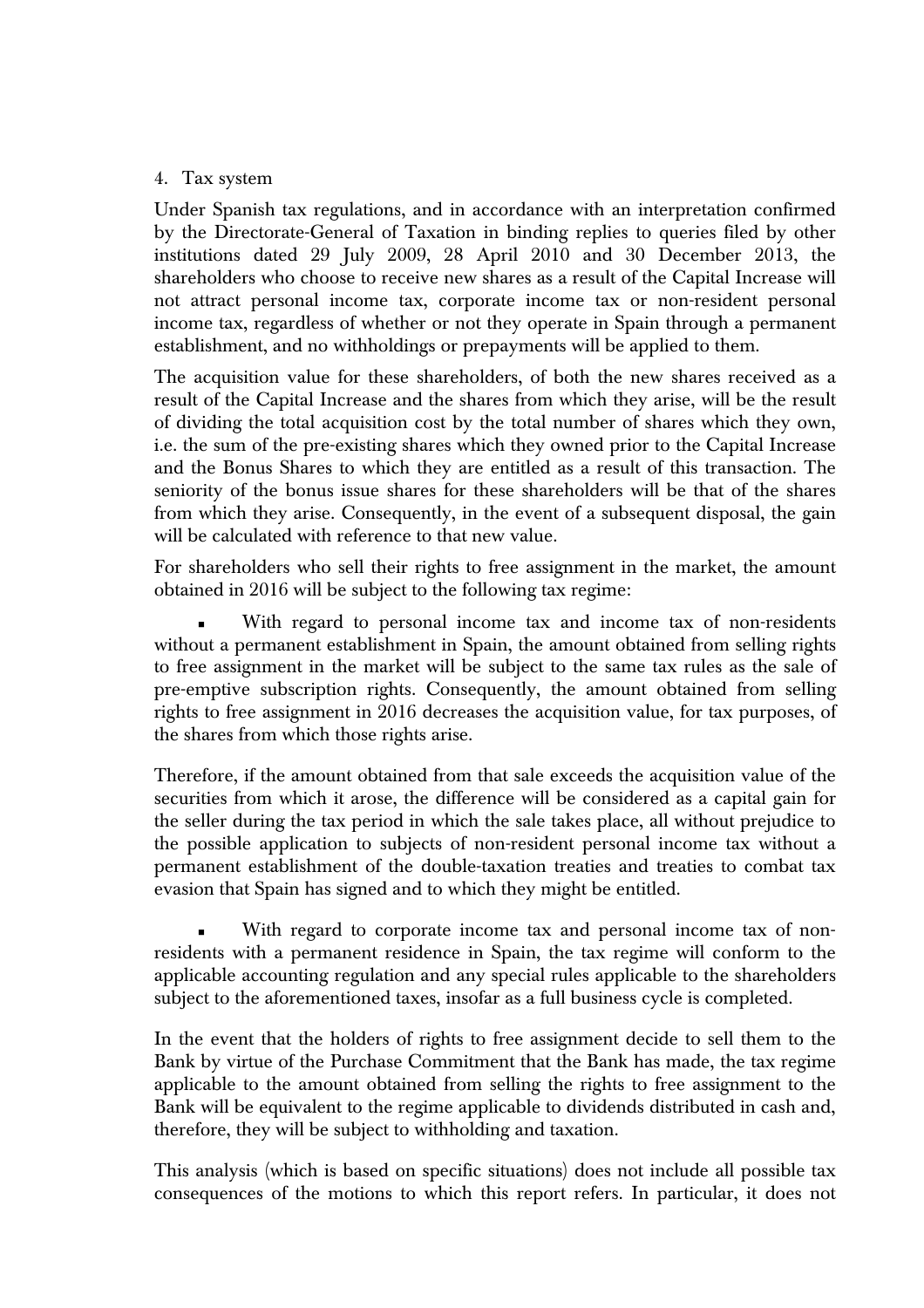cover the consequences that may arise in their countries of residence for shareholders who are not resident in Spain for tax purposes. Neither does it consider the special tax regimes currently in force in the Historical Territories of the Basque Country or in the Community of Navarra. Accordingly, it is advisable to be aware of modifications that may arise in the legislation in force when this report was drafted and its transitional provisions, in approaches to interpretation that the tax authorities may adopt, and in the specific situation of each shareholder or holder of rights to free assignment.

# 5. Motion submitted to the General Meeting

The motion submitted to the General Meeting for approval is as follows.

"*Approve flexible shareholder remuneration (scrip dividend) in the amount of approximately 0.05 euro per share, in the form of a capital increase with the following characteristics:* 

## *1. Capital increase charged to reserves*

*Increase capital stock with a charge to reserves in the amount resulting from multiplying (a) the par value of 0.125 euro per share of Banco de Sabadell, S.A. ("Banco Sabadell" or the "Bank") by (b) the total determinable number of new shares of Banco Sabadell resulting from the formula indicated in section 2 below (all new shares of the Bank issued by execution of this resolution shall be referred to collectively as the "New Shares" and each one of them individually as a "New Share"), while the total reference market value of the New Shares may not, in any event, exceed the limit of 271,962,250 euro (the "Capital Increase").* 

*The Capital Increase will be carried out via the issuance and distribution, as appropriate, on the date of execution of the Capital Increase, of the New Shares, which will be ordinary shares with a par value of 0.125 euro each, all of the same class and series as those currently outstanding, and represented by book-entries.* 

*The Capital Increase will be performed entirely with a charge to the reserves referred to in article 303.1 of the Capital Companies Act. When implementing the Capital Increase, the Board of Directors, with express power to sub-delegate, will determine the reserve(s) to be used and the amount of such reserve(s) in accordance with the balance sheet used as a basis for the transaction.* 

*The New Shares will be issued at par, i.e. for their par value of 0.125 euro, without an issue premium, and will be assigned free of charge to the Bank's shareholders.* 

*The Capital Increase may be executed within the year following the adoption of this resolution, by the Board of Directors, which is given express powers to sub-delegate, at its sole discretion*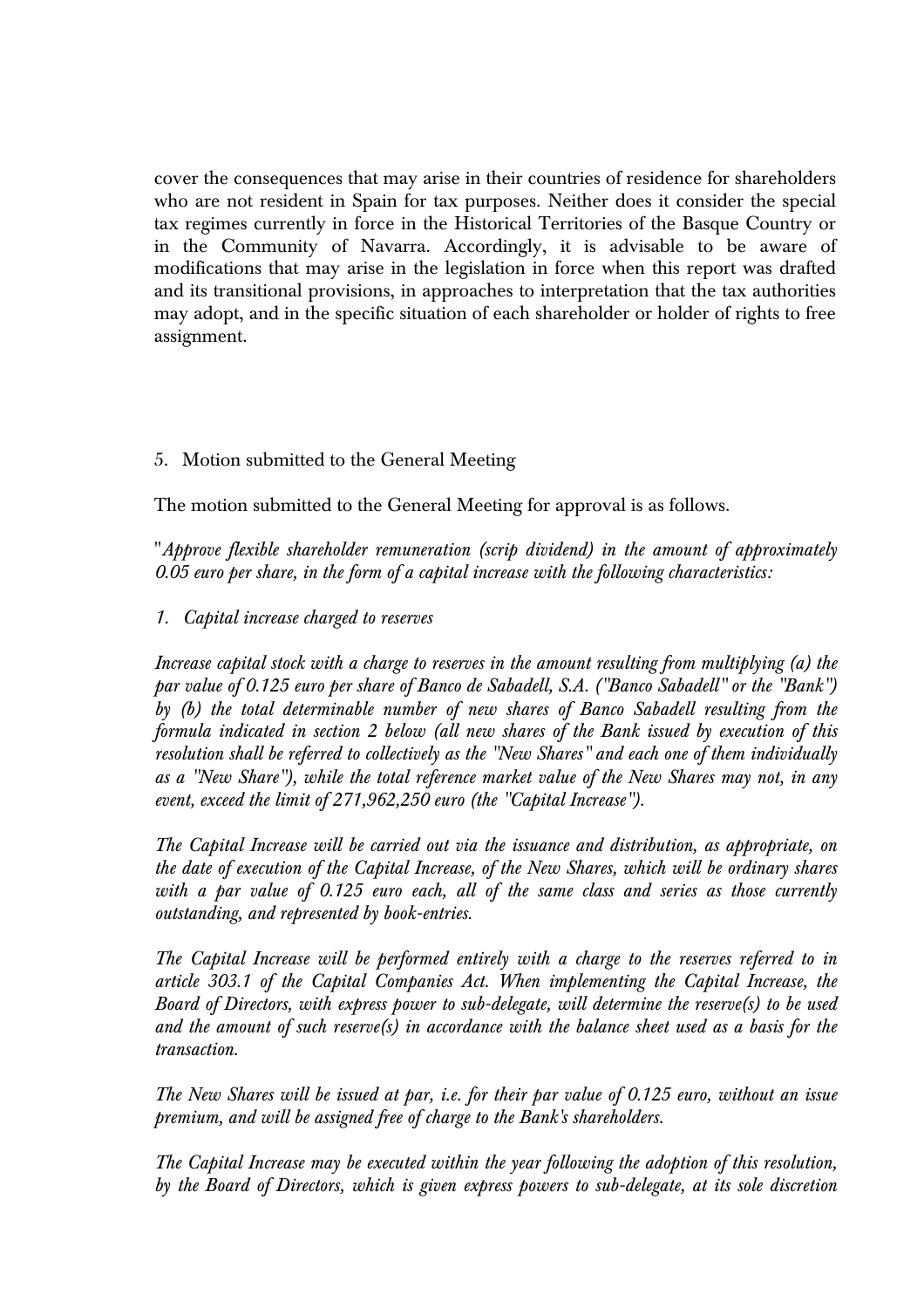*and, therefore, without the need to seek further permission from the General Meeting of Shareholders, having regard also to the legal and financial conditions at the time of executing the Capital Increase, in order to offer a flexible, efficient formula for remunerating the Bank's shareholders. The Capital Increase is expected to take place in the months of April and May 2016.* 

*In accordance with the provisions of article 311 of the Capital Companies Act, it is envisaged that the Capital Increase may not be allocated in full in the event that the Bank, any company*  in its group or a third party waives part or all of the rights to free assignment held by them at *the time of executing the Capital Increase, with the result that, in the event of such a waiver, the capital stock will be increased by the corresponding amount.* 

*2. New Shares to be issued* 

*The number of New Shares to be issued will be calculated by applying the following formula, rounding the result down to the nearest whole number:* 

$$
NNS = TNSh / No. of rights
$$

*where,* 

*NNS = Number of New Shares to be issued,* 

*TNSh = Total number of shares of the Bank that are outstanding on the date the Board of Directors, or the body to which it delegates, resolves to implement the Capital Increase; and* 

*No. of rights = Number of rights to free assignment that is needed to be assigned one New Share, which will be obtained by applying the following formula, rounding the result up to the nearest whole number:* 

*No. of rights = TNsh / Prov. no. of shares* 

*where,* 

*Prov. no. of shares = Option Amount / PrePrice.* 

*For these purposes, the term "Option Amount" will be understood as meaning the maximum reference market value of the Capital Increase that may be set by the Board of Directors or, by delegation, the Executive Committee or the Director(s) in whom the Board or the Executive Committee delegates, which will be at most of 271,962,250 euro, in accordance with the limits established in paragraph 1 above.* 

*"PrePrice" shall be the arithmetic mean of the weighted average price of the Bank's share in the Sistema de Interconexión Bursátil automated quotation system in the five trading sessions prior to the resolution by the Board of Directors (or, by delegation, the Executive Committee or the Director(s) chosen by the Board or the Executive Committee) to implement the Capital Increase*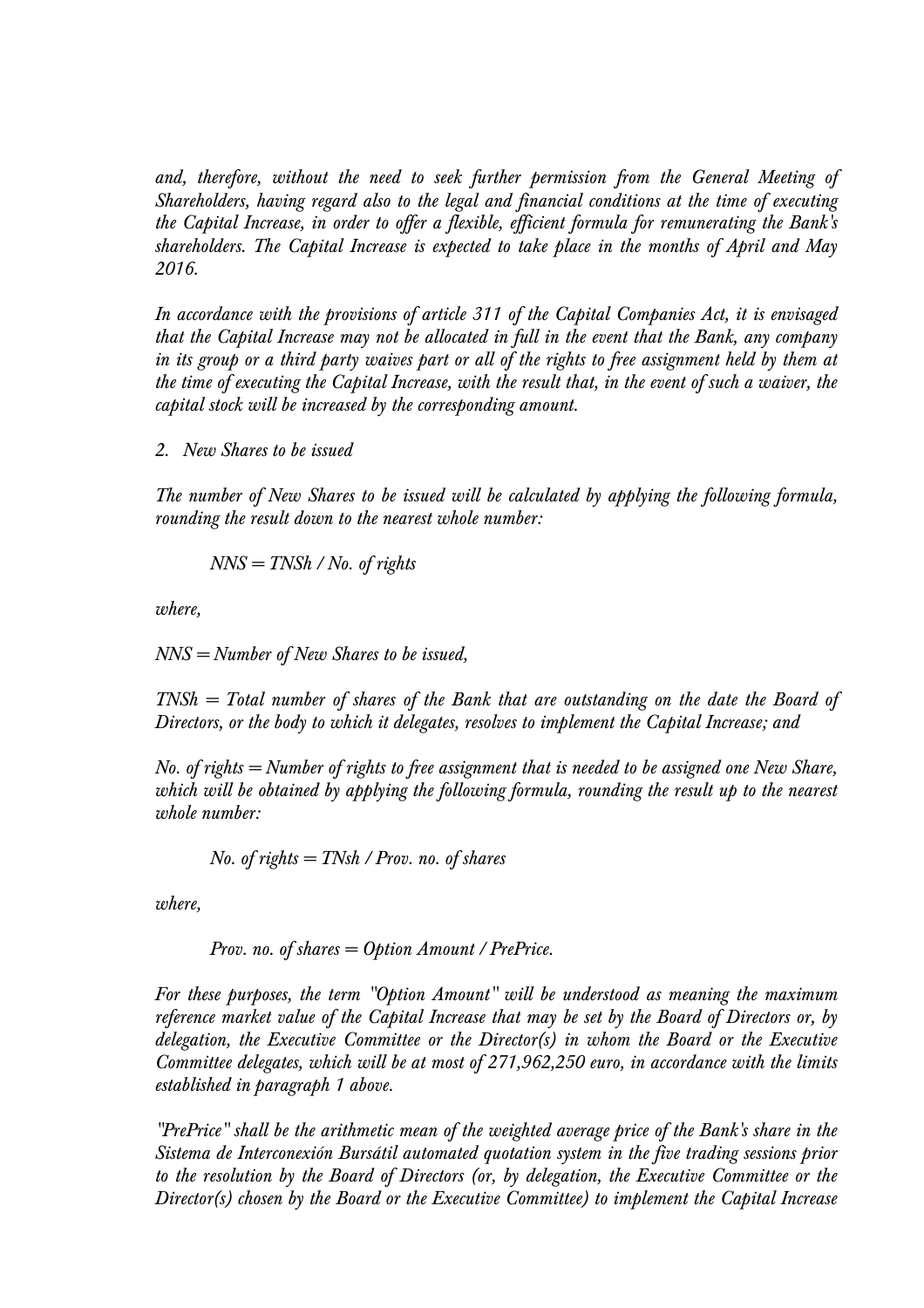*and determine the number of free assignment rights required for the assignment of one New Share, and the Acquisition Price (as defined below), rounded to the nearest one-thousandth of a euro and, in the case of half of one-thousandth, rounded up to the next thousandth of a euro.* 

## *3. Rights to free assignment*

*Each outstanding share of the Bank will entitle its holder to one right to free assignment.* 

*The number of rights to free assignment needed to receive one New Share will be determined automatically based on the proportion between the number of shares of the Bank that are outstanding on the date of execution of the Capital Increase (TNSh) and the provisional number of new shares, calculated using the formula established in the preceding section. Specifically, shareholders will be entitled to receive one New Share for each number of rights to free assignment that they hold, calculated as provided in the previous section (No. of rights).* 

*The holders of bonds convertible into shares of Banco Sabadell will not enjoy the right of free assignment but, as appropriate, the bonds' conversion ratio will be modified in proportion to the amount of the increase in accordance with the provisions of the anti-dilution clauses provided in their issuance language.* 

*In the event that the result of multiplying the number of rights to free assignment needed to obtain one New Share (No. of rights) by the number of New Shares to be issued (NNS) is less than the number of shares of the Bank outstanding on the date of execution of the Capital Increase (TNSh), the Bank (or an undertaking in its group that owns shares of the Bank) will waive a number of rights to free assignment that is equal to the difference between those two numbers, for the sole purpose of ensuring that the number of New Shares to be issued is a whole number and not a fraction.* 

*The rights to free assignment will be assigned to shareholders of record in the accounting registers of "Sociedad de Gestión de los Sistemas de Registro, Compensación y Liquidación de Valores, S.A. Unipersonal" ("Iberclear") on the appropriate date as determined by the securities clearing and settlement rules, systems and procedures that are applicable at the time this resolution is executed.* 

*The rights to free assignment shall be transferable on the same terms as the shares from which they derive. The rights to free assignment may be traded in the market during the period established by the Board of Directors, which has express powers to sub-delegate, which period must be at least fifteen calendar days. During that period, it will be possible to acquire, in the market, rights to free assignment in the amount and proportion necessary to receive New Shares.* 

*4. Irrevocable commitment to acquire the rights to free assignment* 

*During execution of the Capital Increase, the Bank or, with its guarantee, the Group company to be determined will make, in the conditions set out below, an irrevocable undertaking to purchase the rights to assignment received free of charge by the shareholders at the price indicated below (the "Purchase Commitment"). The Purchase Commitment will be in force and*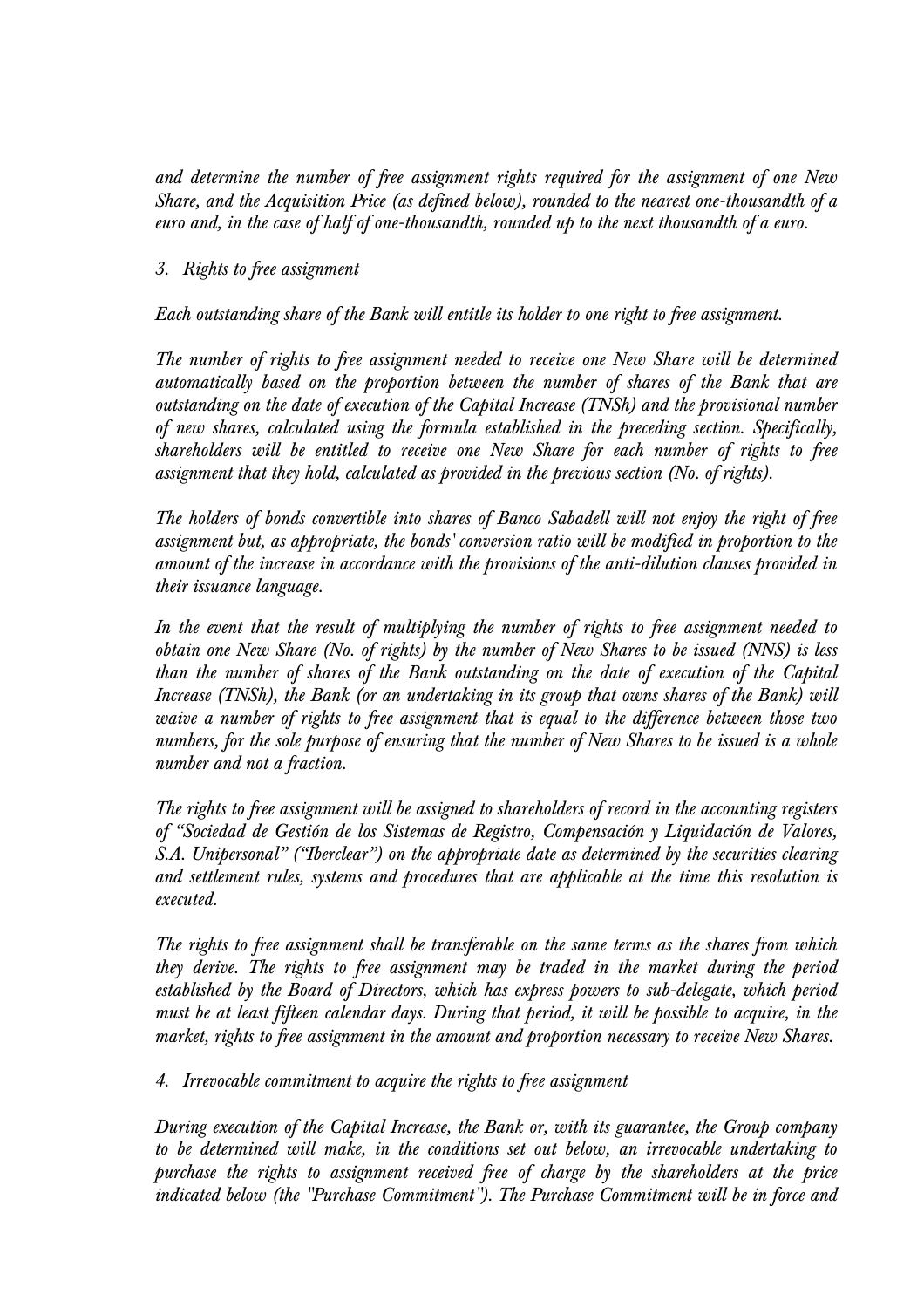*may be invoked by those shareholders during the time, within the period for trading the rights, that is established by the Board of Directors or, by delegation, the Executive Committee or the Director(s) in whom the Board or the Executive Committee delegate, which must be at least the first ten calendar days of the period during which the rights to free assignment are traded. For these purposes, Banco Sabadell or the corresponding company in its group is hereby authorised to acquire such rights to free assignment (and the shares corresponding to them), up to the maximum total amount of rights that are issued, subject to compliance at all times with any legal limitations which apply.* 

*Depending on the decision by the Board of Directors, using the powers delegated to it by the General Meeting of Shareholders, with express authority to sub-delegate, having regard to market conditions and the Bank's interests, the Purchase Commitment will refer to one of the following two alternatives:* 

- *(i) the rights of free assignment received by the shareholders of record per the accounting registers of Iberclear on the date indicated in item 3 above, excluding those rights that have been disposed of in the market; or*
- *(ii) all the rights to free assignment, regardless of whether their holders received them free of charge from the Bank due to being shareholders at the time of assignment or purchased them in the market.*

*The "Purchase Price" for each right to free assignment shall be the fixed price at which the Bank will acquire each right to free assignment by virtue of the Purchase Commitment. The Purchase Price will be approximately 0.05 euro (gross) per share and the exact amount will be calculated in accordance with the following formula, with the resulting number being rounded to the closest one-thousandth part of one euro and, in the case of one-half of one-thousandth of one euro, to the next higher one-thousandth part of one euro:* 

*Acquisition Price = PrePrice / (No. of rights + 1)* 

*The acquisition by the Bank of the rights to free allocation as a consequence of the Purchase Commitment will be effected with a charge to the reserves referred to in article 303.1 of the Capital Companies Act.* 

*5. Balance sheet for the transaction and reserve against which the capital increase is to be charged* 

*The balance sheet used as a basis for the transaction is the one for the financial year ended 31 December 2015, duly audited by PricewaterhouseCoopers Auditores, S.L. and submitted to the shareholders for approval at this General Meeting of Shareholders under item one on the agenda.*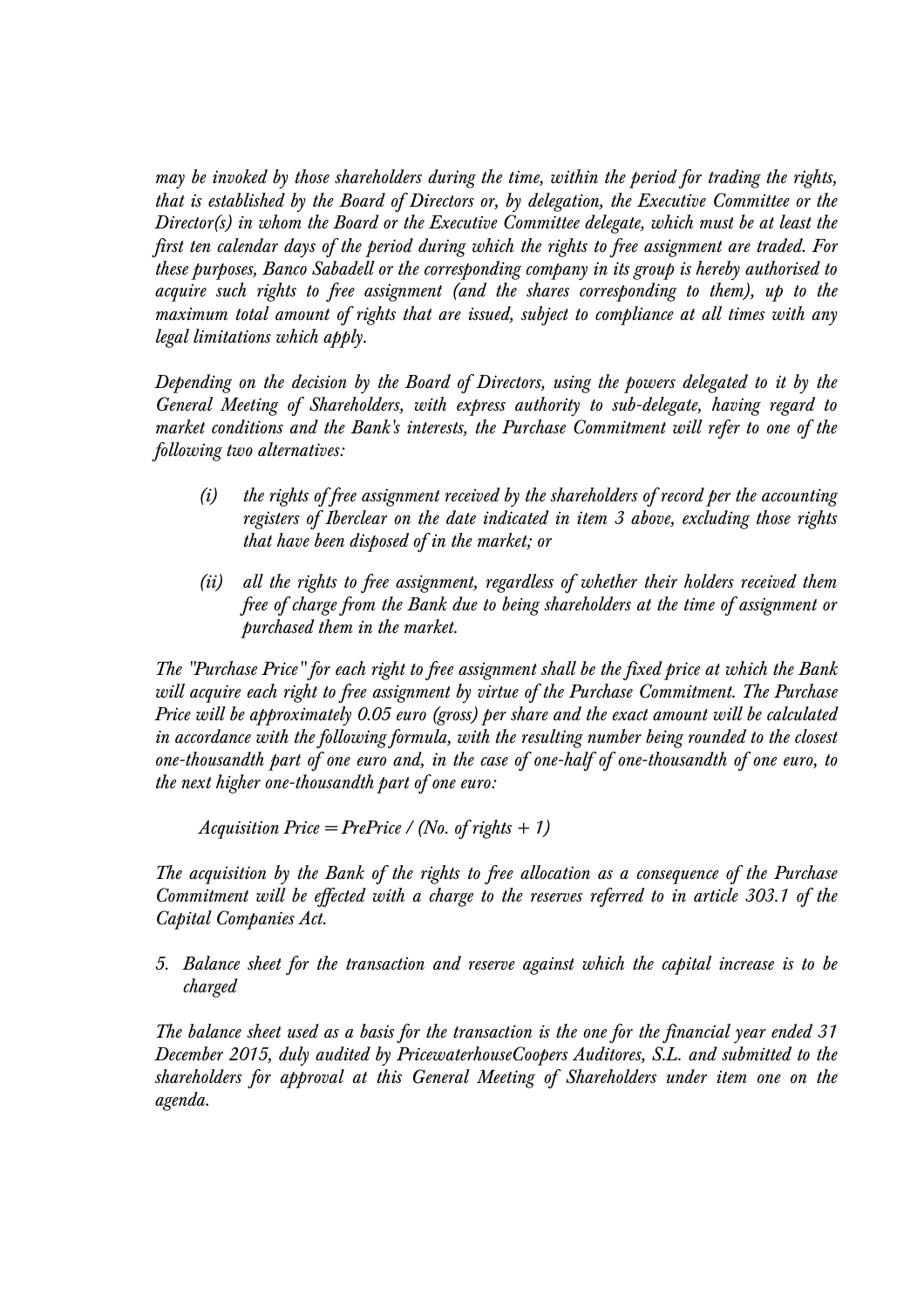*The Capital Increase will be performed entirely with a charge to the reserves referred to in article 303.1 of the Capital Companies Act. When implementing the Capital Increase, the Board of Directors, with express power to sub-delegate, will determine the reserve(s) to be used and the amount of such reserve(s) in accordance with the balance sheet used as a basis for the transaction.* 

## *6. Representation of the New Shares*

*The New Shares will be represented by book entries, accounted for by Iberclear and its member firms.* 

# *7. Rights of the New Shares*

*The New Shares will grant their holders the same political and economic rights as the ordinary shares of the Bank that are currently outstanding as from the date on which the Capital Increase is declared to be subscribed and paid up. In particular, the holders of the New Shares will be entitled to collect the interim dividend and any supplementary dividend amounts that are paid as from the date on which the Capital Increase is declared to be subscribed and paid up.* 

### *8. Shares on Deposit*

*Once the period for trading the rights to free allocation has ended, the New Shares that could not be allocated for reasons not attributable to Banco Sabadell will be kept on deposit for parties who can provide evidence that they are the lawful holders of the corresponding rights to free allocation. Once three years have elapsed from the end of the aforementioned period for trading the rights to free allocation, the New Shares that are still pending allocation may be sold for the account of such rightful owners in accordance with the provisions of article 117.3 of the Capital Companies Act. The net proceeds from that sale will be deposited at the Bank of Spain or the State Cashier's Office (Caja General de Depósitos) at the disposal of such rightful owners.* 

#### *9. Application for listing*

*To apply to list the New Shares to be issued pursuant to this capital increase resolution on the domestic and, as appropriate, international stock exchanges on which the shares of the Bank are listed at any given time, in accordance with the procedures provided by each such stock exchange, and to undertake such proceedings and actions as may be necessary and submit such documents as may be required to the competent bodies for listing of the New Shares issued as a consequence of the Capital Increase hereby approved, the Bank expressly submitting to the regulations that exist or may be enacted in connection with the stock exchange and, in particular, with regard to trading, continued listing, and delisting.* 

*It is expressly stated for the record that, in the event of a subsequent request for delisting of the Bank's shares, such delisting will be carried out with the same formalities as may be applicable and, in such event, the interests of the shareholders opposing or not voting on the resolution to*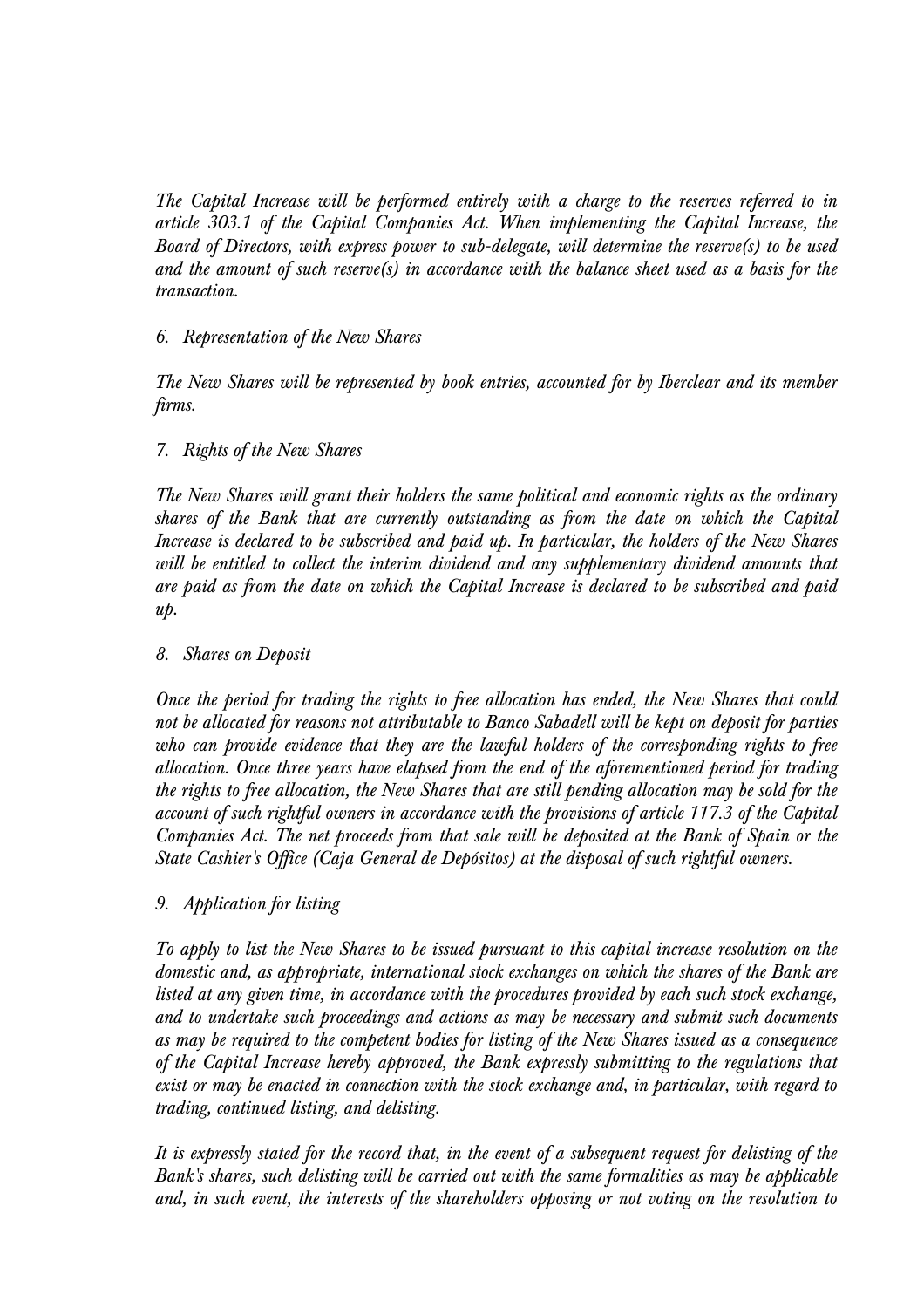*delist will be safeguarded, in compliance with the requirements of the Capital Companies Act and related provisions, all in accordance with the consolidated text of the Securities Market Act, approved by Legislative Royal Decree 4/2015, of 23 October, and its secondary legislation in force at any given time.* 

## *10. Execution of the Capital Increase*

*Within a period of one year from the date of this resolution, the Board of Directors or, by delegation, the Executive Committee or the director(s) they deem fit, may set the date on which the Capital Increase resolution is to be implemented and the terms and conditions thereof in all aspects not specified in this resolution (including, in particular, the Option Amount).* 

*Nevertheless, before executing the resolution, the Board of Directors (with express powers to subdelegate) will analyse and take account of the conditions of the market, of the Bank itself and those arising from any other social or financial event of particular significance and, where, in their opinion, such circumstances warrant not executing the Capital Increase, they may decide not to do so. Additionally, the Capital Increase shall be not take place if, within the period of one year indicated by the General Meeting of Shareholders for its execution, the Board does not exercise the powers delegated to it.* 

*Once the period for trading the rights to free allocation has ended, the following shall apply:* 

*(a) The New Shares will be allocated to those who, according to the records of Iberclear and its member firms, are the owners of the rights to free allocation, in the proportion resulting from section 3 above.* 

*(b) The Board of Directors, with express powers to sub-delegate, will declare the period for trading the rights to free allocation to have ended and will charge the appropriate amounts to the account(s) against which the Capital Increase is to be made, and it will thereby be paid up.* 

*Likewise, once the period for trading the rights to free allocation has concluded, the Board of Directors, with express power to sub-delegate, will adopt the resolutions required to amend the Articles of Association so that they reflect the new amount of the share capital and the number of shares resulting from the implementation of the Capital Increase, and will apply to list the New Shares on the domestic and any foreign stock exchanges on which the Bank's shares are listed at any given time.* 

*11. Delegation of powers to the Board of Directors to execute the Capital Increase* 

*In accordance with the provisions of article 297.1.a) of the Capital Companies Act, it is resolved to delegate to the Board of Directors, as broadly as may be required by law, with the power to sub-delegate to the Executive Committee or the director(s) it considers appropriate, the powers expressly established in that precept, as well as all of the powers expressly conferred on it*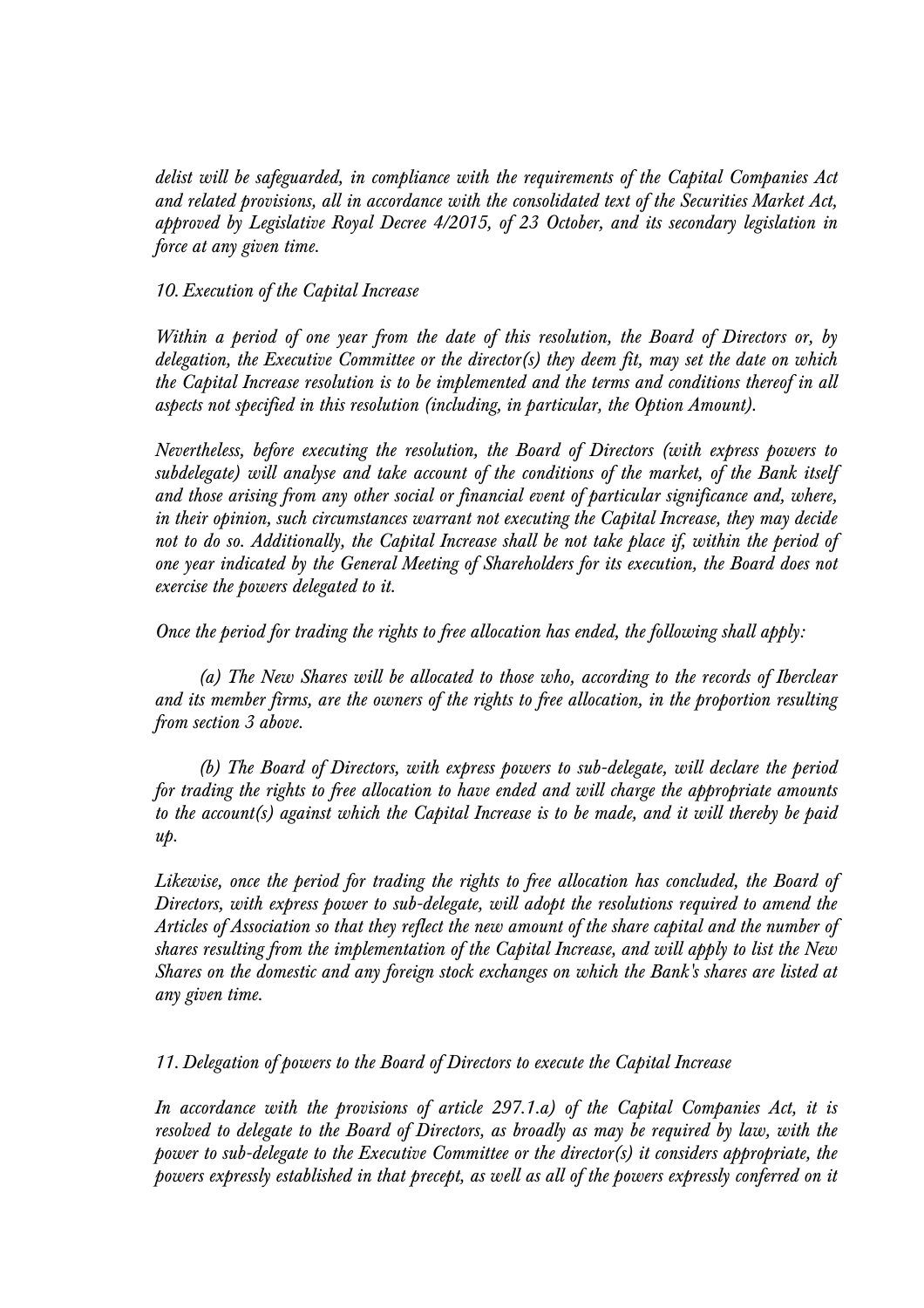*by this resolution and the power to set the conditions that are not expressly envisaged in this resolution.* 

*In particular, and by way of example only, the following powers are delegated to the Board of Directors, with express power to sub-delegate:* 

- (i) *Set the date on which the Capital Increase must be implemented, which must in any case be within one year from approval thereof, and determine the schedule for implementation of the Capital Increase, and make any procedural adjustments that may be required in connection with the provisions of this resolutions as a result of the entry into force of the new securities clearing and settlement system.*
- (ii) *Set the exact amount of the Capital Increase, the Option Amount, the number of New Shares, and the number of rights to free allocation necessary for the allocation of one New Share, applying the rules established by this resolution for such purpose.*
- (iii) *Determine the reserve(s), from among those contemplated in this resolution, against*  which the Capital Increase will be charged and against which the Bank will *acquire the rights to free allocation as a result of the Purchase Commitment.*
- (iv) *Declare the Capital Increase to have been completed and executed.*
- (v) *Set the duration of the period for trading the rights to free allocation.*
- (vi) *Set the period during which the Purchase Commitment will be in effect and determine the object of the Purchase Commitment within the limits established in this resolution.*
- (vii) *Fulfil the Purchase Commitment, by paying the corresponding amounts to those who accepted it.*
- (viii) *Declare the Capital Increase to be completed and implemented, establishing, for this purpose, the number of New Shares actually allocated and, therefore, the amount by which the Bank's share capital must be increased in accordance with the rules established by the shareholders at this General Meeting, and declare that the Capital Increase was not fully subscribed, if that is the case.*
- (ix) *Amend the article of the Articles of Association that regulates share capital so as to reflect the new amount of share capital and the number of outstanding shares resulting from the implementation of the Capital Increase.*
- (x) *Waive the rights to free allocation held by the Company at the end of the period for trading them as a result of the Purchase Commitment, and, therefore, waive the New Shares corresponding to such rights.*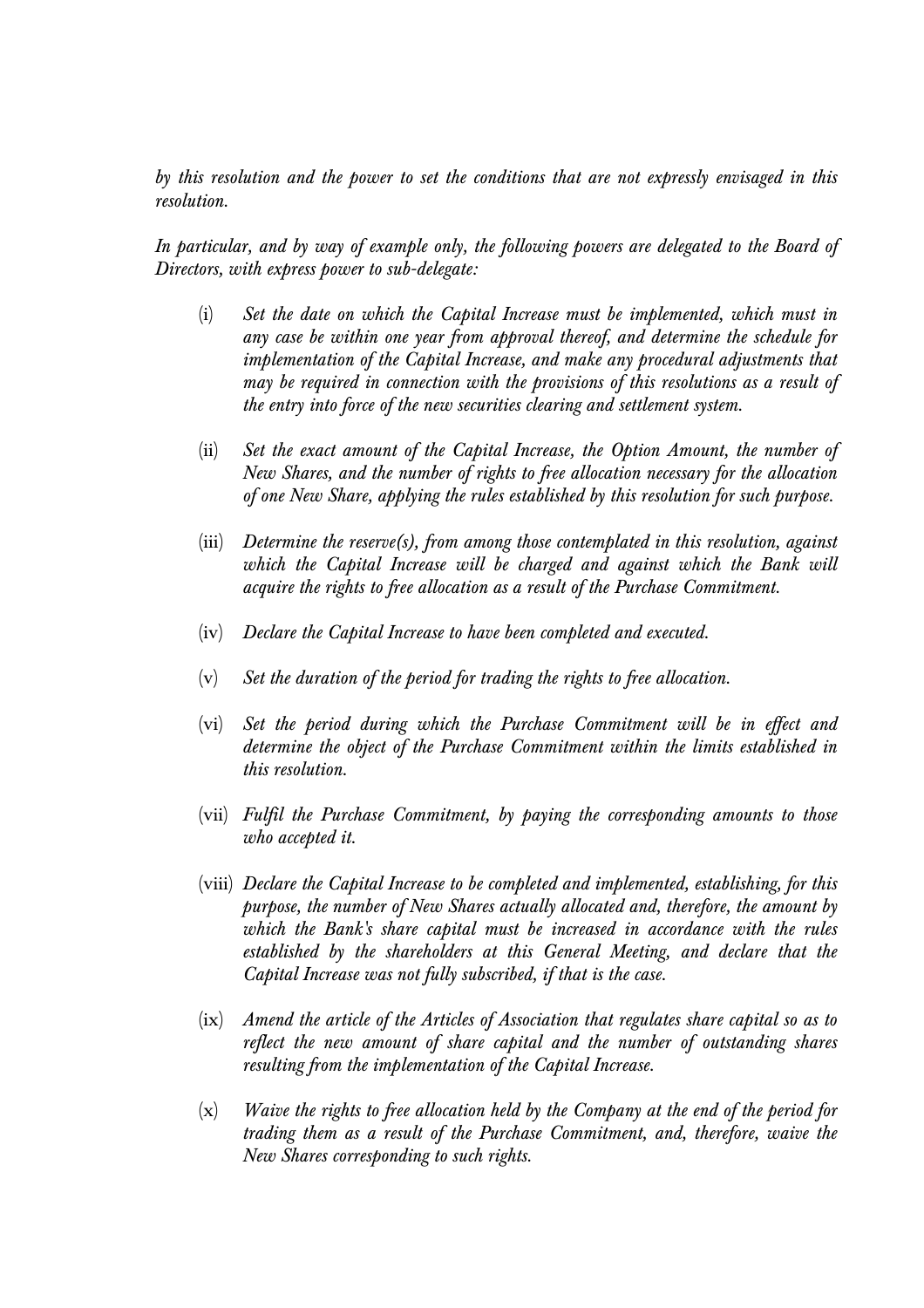- (xi) *Waive rights to free allocation to subscribe for New Shares, for the sole purpose of ensuring that the number of New Shares is a whole number and not a fraction.*
- (xii) *Perform all the necessary formalities in order to ensure that the New Shares are entered in the accounting records of Iberclear and listed on the domestic and any foreign stock exchanges on which the Bank's shares are listed at any given time, in accordance with the procedures implemented by such stock exchanges.*
- (xiii) *Take such action as may be necessary or appropriate to implement and formalise the Capital Increase before any public or private entities or bodies, whether domestic or foreign, including declarations, supplements and rectification of defects or omissions that might hamper or prevent the foregoing resolutions from being enforceable.*"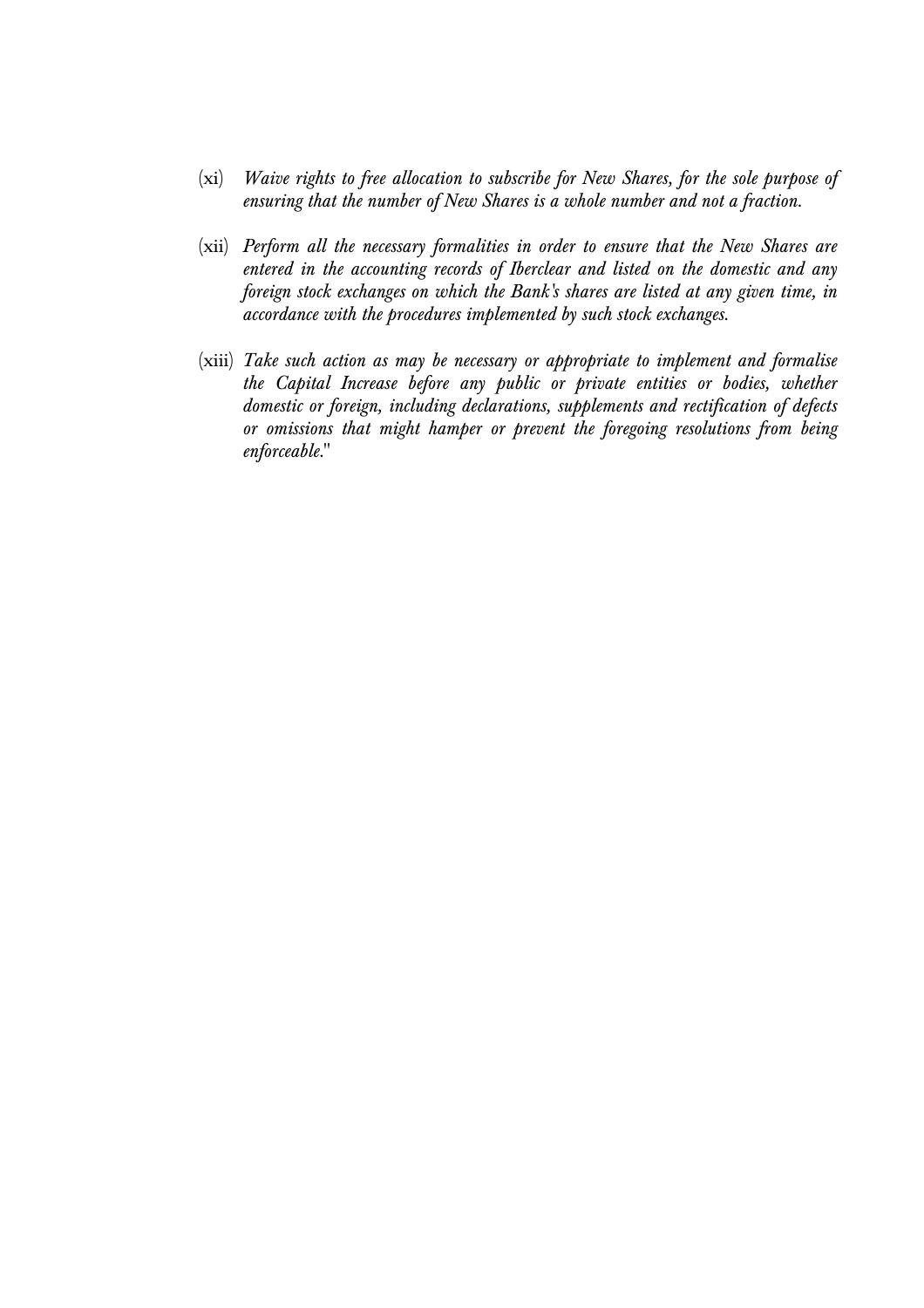## ANNEX

Sample calculation of the maximum number of new shares to be issued in the Capital Increase, the maximum nominal amount of the Capital Increase, the number of rights to free assignment needed to be assigned one new share, and the Purchase Price:

For ease of comprehension, below is a sample calculation of the maximum number of new shares to be issued, the maximum nominal amount of the Capital Increase, the number of rights to free assignment needed to be assigned one new share, and the Purchase Price.

The outcome of these calculations is not representative of the actual figure that may arise in reality, as that will depend on the variables used in the formulas (essentially, Banco Sabadell's share price at that time, and the Amount of the Option that is established by the Board of Directors, with express powers to sub-delegate, in exercise of the powers delegated to it by the General Meeting).

For the sole purposes of this example

- The Option Amount is 0.05 euro.
- TNSh is 5,439,244,992.
- It is assumed that PrePrice is 1.454 euro (solely for the purposes of this example, the closing price of the Banco Sabadell share on 22 February 2016 is used).

Therefore:

| Prov. no. of shares $=$ Option Amount /<br>PrePrice. | $271,962,250 / 1.454 = 187,044,188.45 =$<br>187,044,188 shares<br>(rounded down)    |
|------------------------------------------------------|-------------------------------------------------------------------------------------|
| No. of rights $=$ TNSh / Prov. no. of<br>shares      | $5,439,244,992/187,044,188 = 29.08 = 30.0$<br>rights<br>(rounded up)                |
| $NNS = TNSh / No.$ of rights                         | $5,439,244,992/30.00 = 181,308,166.40 =$<br>181,308,166.00 shares<br>(rounded down) |
| Purchase Price = PrePrice / (No. of<br>rights $+1$ ) | $1.454/(30+1) = 0.0469$ euro                                                        |

Consequently, the maximum number of new shares to be issued in the Capital Increase would be 181,308,166, (ii) the maximum nominal amount of the Capital